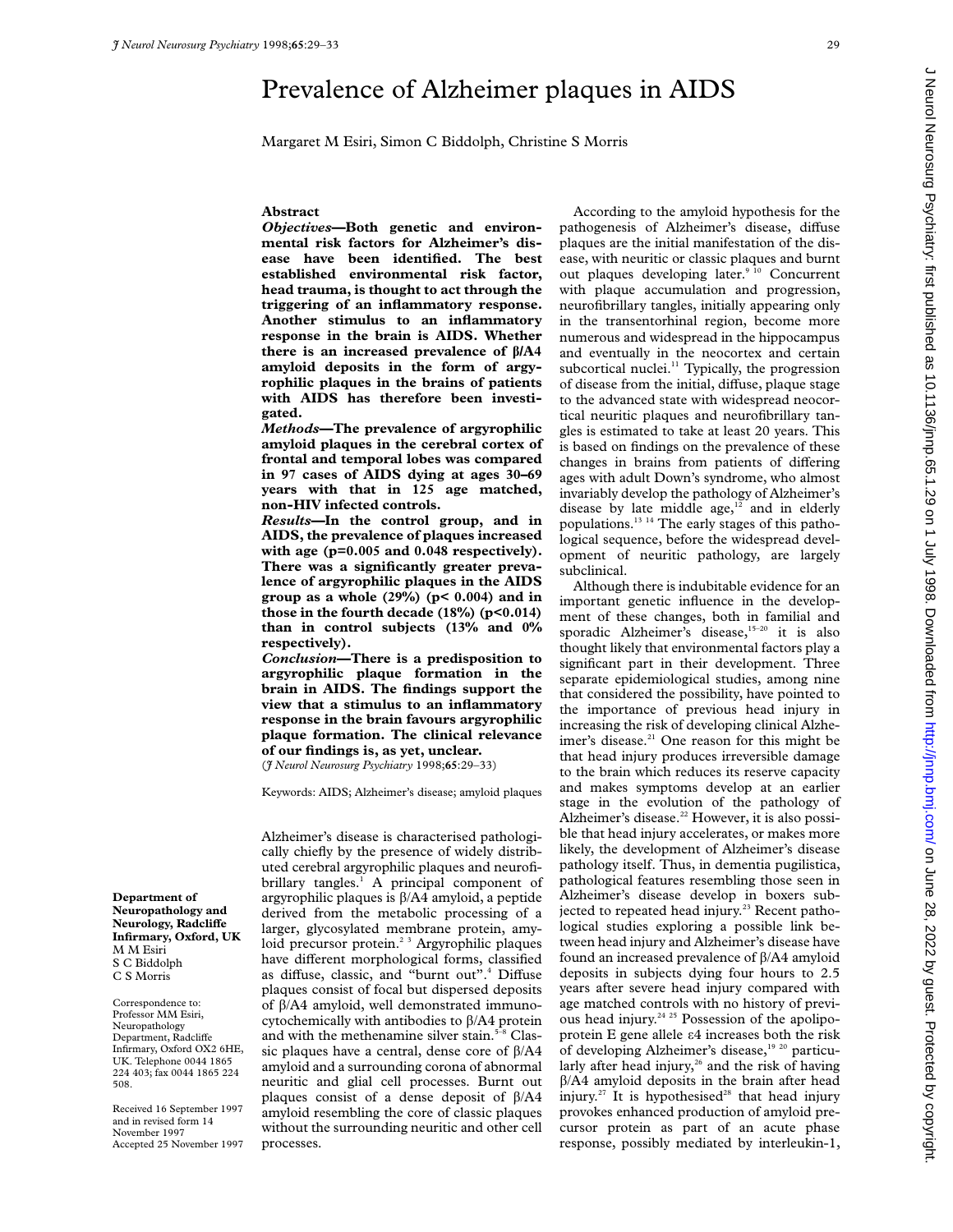*Table 1 Plaque distribution and density in HIV infected cases and controls*

|                                                                                                                           | $HIV +$                        | $HIV-$     |  |
|---------------------------------------------------------------------------------------------------------------------------|--------------------------------|------------|--|
| Temporal lobe and frontal lobe plaques<br>Only temporal lobe plaques<br>Plaque profile densities (mean (SD)) <sup>+</sup> | 17<br>$11*$<br>$2.14$ $(3.17)$ | 3.40(3.89) |  |

\*In six cases a frontal lobe section was not available for examination.

†Difference NS by Mann-Whitney non-parametric test (p=0.78).

which has been shown to upregulate production of amyloid precursor protein in cultured cells.29–32 This enhanced production of amyloid precursor protein, it is suggested, in turn results in increased  $\beta$ /A4 amyloid deposits in the brain.

If this hypothesis is correct it might be anticipated that other disease processes predisposing to increased interleukin-1 production in the brain may likewise result in an enhanced risk of developing â/A4 amyloid deposits. The chronic viral infection that causes AIDS, HIV-1, is estimated to infect the brain in 20%– 80% of AIDS cases, depending on the populations studied and the sensitivity of the method used to detect such infection.<sup>33</sup> Furthermore, interleukin-1 is one of several cytokines that has been shown to be produced in increased amounts in the brain in AIDS.<sup>34</sup> These findings suggest the possibility that patients with AIDS, like those with head injury, may be at increased risk of developing amyloid plaques in the cerebral cortex. We have therefore examined sections of cerebral cortex from patients with AIDS dying from 30 to 69 years of age and compared the prevalence of argyrophilic amyloid deposits in those patients with that in age matched controls without HIV infection.

## **Materials and methods**

Material from 97 patients with HIV-1 infection (10 pre-AIDS, 87 AIDS) (91 men, five women), aged over 29 years at death (mean (SD) 47.6 (10.2), range 30–67 years) was obtained from the MRC AIDS brain bank at the Institute of Psychiatry, London and at its satellites in Oxford and Edinburgh, or from the Institute of Neurology, London. Age matched controls (mean (SD) 49.8 (10.1), range 30–68 years) without cerebral disease (77 men, 48 women), were obtained from 125 necropsies, most of which were performed before the onset of the AIDS epidemic, from Runwell Hospital, Essex (Corsellis collection) (n=110) and from the Radcliffe Infirmary, Oxford  $(n=15)$ . These were selected on the basis that they had shown no evidence in life of disease of the CNS and had no CNS macroscopic pathology on neuropathological examination. Large sections

*Table 2 Risk category for HIV in relation to prevalence of argyrophilic plaques*

| Risk factor for HIV | Age $(v)$ mean | (SD)  | Argyrophilic plaques |        |       |
|---------------------|----------------|-------|----------------------|--------|-------|
|                     |                |       | Present              | Absent | Total |
| Homosexual          | 50+            | (9.7) | $14*$                | 22     | 36    |
| Haemophiliac        | 47             | (9.7) | 5                    | 13     | 18    |
| Drug misuser        | 35+            | (3.8) | $2^{\star}$          | 17     | 19    |
| Uncertain           |                |       | 7                    | 17     | 24    |
| Total               |                |       | 28                   | 69     | 97    |

\*Difference between these two rows significant at  $p=0.03$ .

†DiVerence between these two rows significant at p=0.0001 (Mann-Whitney non-parametric test).

of temporal lobe/hippocampus and frontal lobes, or of hippocampus, entorhinal cortex, and temporal lobe were stained with the methenamine silver stain for argyrophilic plaques (which stains all  $\beta$ /A4 amyloid plaques)<sup>7</sup> and systematically scanned for the presence of argyrophilic plaques, without knowledge of the age of each case. All sections were mounted on APTES (3-aminopropyl-triethoxysilane) coated slides and adjacent sections to those used for methenamine silver staining from HIV infected patients and a random selection of controls were processed for HIV p24 antigen. Randomly selected HIV<sup>+</sup>, methenamine silver<sup>+</sup>, and control HIV<sup>-</sup>, methenamine silver<sup>+</sup> cases were also immunostained for  $\beta$ A4. All sections were rehydrated, treated with 3% aqueous hydrogen peroxide  $(H_2O_2)$  to block endogenous peroxidase. Then antigen retrieval for HIV p24 was performed by microwaving for 3×5 minutes on "high" in an 800 W microwave oven, and by pretreating with 98% formic acid for five minutes for âA4. After washes in phosphate buffered saline containing  $0.01\%$  Triton X-100 (PBST), non-specific binding was blocked by incubation with foetal calf serum at 1:20 for 20 minutes, followed immediately by incubation in the primary antibodies, mouse monoclonal anti-HIV p24 (Dako) diluted 1:20 and rabbit anti-âA4 (Insight Biotechnology), diluted 1:100, for one hour. After further washes as before, biotinylated goat antimouse immunoglobulins (at 1:200) and biotinylated goat antirabbit immunoglobulins at 1:400 (both from Dako) were applied as the secondary reagents for HIV p24 and  $\beta$ A4 respectively, for 30 minutes. After further washes in PBST, the tertiary reagent, streptavidin horseradish peroxidase (Dako), diluted at 1:300, was applied for 30 minutes. The reactions were visualised with 3-amino-9-ethylcarbazone (AEC) and lightly counterstained with Mayer's haemalum (Merck, BDH) and mounted in glycerol gelatin (Sigma). In sections that contained plaques, the mean density of plaque profiles per field averaged from an examination of 20 fields at ×200 magnification was calculated, in each lobe.

The prevalence of patients with any argyrophilic plaques in male and female controls and in AIDS was compared with Fisher's exact test. Analysis of variance (ANOVA) was used to examine the relation between prevalence off plaques and age in both groups of cases. Analysis was made with Instat 2 for PCs (Graphpad).

#### **Results**

As men predominated in the AIDS series of patients whereas men and women were more evenly represented in the age matched control series, we first compared  $\beta$ /A4 plaque prevalence between men and women in the control series. We found no significant effect of sex in this comparison (men, mean 2.9; women, mean 4.1) and therefore considered the control group as a whole appropriate to compare with the patients with AIDS for plaque prevalence.

Figure 1 shows the prevalence of cases showing any argyrophilic amyloid deposits in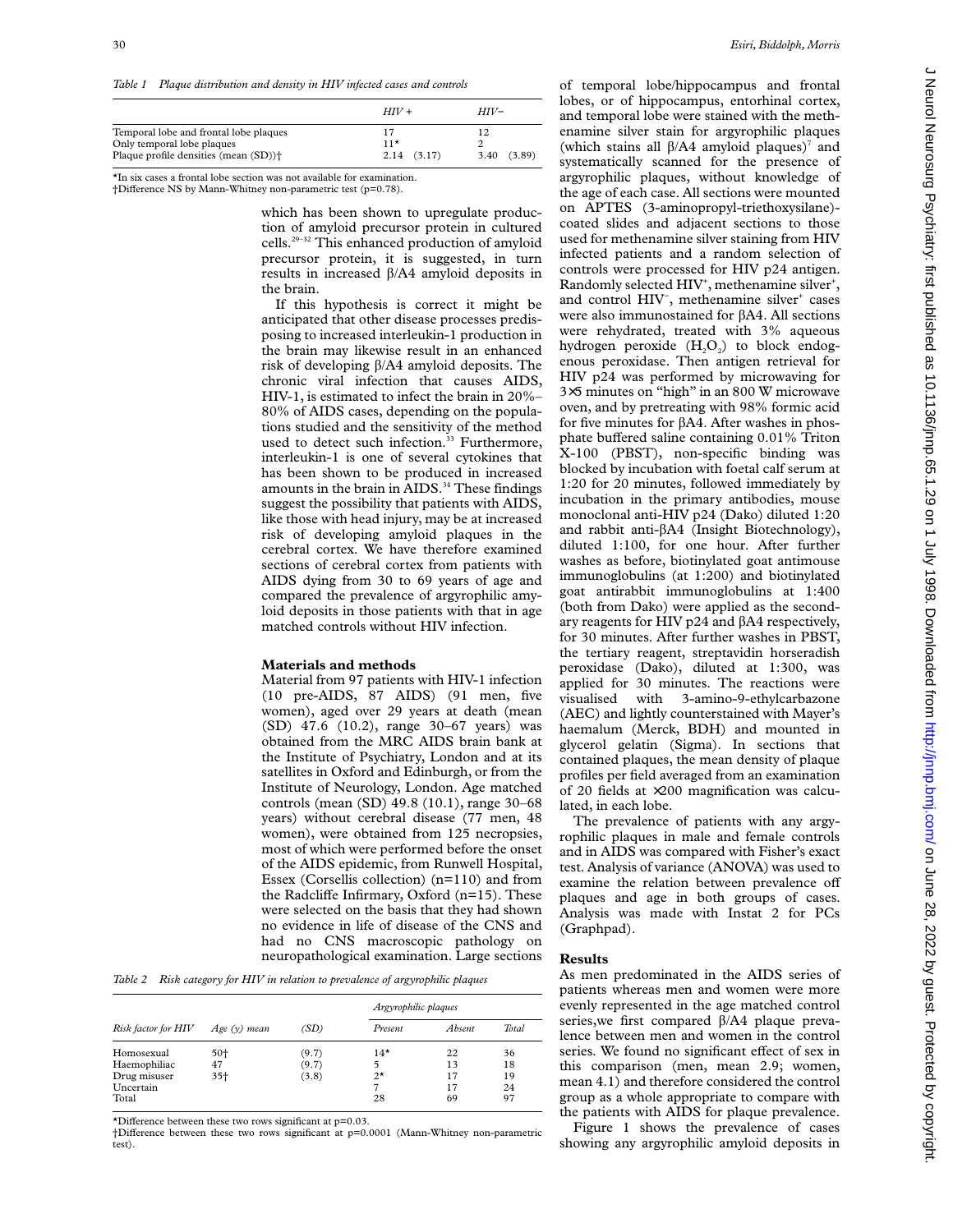*Table 3 Argyrophilic plaque prevalence relative to neuropathology in HIV infection*

| Neuropathology                        |    | $Plaque + (%)$ | Plague-<br>14 | Total<br>21 |
|---------------------------------------|----|----------------|---------------|-------------|
| HIV encephalitis                      |    | (33)           |               |             |
| Opportunistic infections              |    | (29)           | 12            | 17          |
| Lymphoma                              | 4  | (20)           | 12            | 16          |
| Other pathology, not known            | 3  | (33)           | 6             | 9           |
| Non-specific or no pathology<br>Total | 16 | (32)           | 33            | 49<br>112   |

each decade in the AIDS cases and controls. The  $\beta$ /A4 immunostaining confirmed that all the silver positive deposits contained this antigen in cases infected with HIV and control cases examined. Age was significantly correlated with prevalence of plaques for controls  $(p=0.005)$  and for AIDS cases  $(p=0.048)$ . The prevalence of cases with plaques rose from 18% in the fourth decade to 50% in the seventh decade in AIDS cases. In controls the equivalent figures were none in the fourth decade and 36% in the seventh decade. In the series as a whole 29% of AIDS cases and 14% of controls had plaques. The differences between AIDS and controls in the fourth decade and in the series as a whole were significant (p 0.014 and 0.004 respectively). In most of the cases plaques were sparse and of the diffuse variety in both AIDS and control groups. The distribution of plaques between the temporal and frontal cortex did not differ between AIDS and control groups and the overall mean density of plaque profiles did not differ either (table 1). Neuritic elements in plaques, or well defined cores, were found rarely in six AIDS cases and in three of the controls. In some AIDS cases and controls plaques showed a distribution closely related to neuron perikarya, as has been described in Down's syndrome.<sup>7</sup> In no case among either the AIDS or control group were there sufficient neuritic plaques to diagnose Alzheimer's disease with CERAD neuropathological criteria.<sup>1</sup> The duration of known HIV positive status in the AIDS cases, where known, was not related to presence of argyrophilic plaques (data not shown). Table 2 shows the influence of the risk category for AIDS on prevalence of plaques. Plaques were significantly more prevalent in homosexuals than drug misusers and haemophiliacs had an intermediate plaque prevalence. However, this difference between homosexuals and drug misusers is attributable to the different age at death of those in the different risk groups, the



*Age distribution of amyloid plaques in HIV cases v controls. Numbers over the columns indicate the number of cases in each category.*

average age of the drug misusers being 35 years and of homosexuals and haemophiliacs 50 years and 47 years respectively. Insufficient information was available about cognitive function in life for us to be able to search for a correlation between presence of dementia in life and plaque pathology. Twenty five HIV infected patients had HIV encephalitis with HIV p24 core protein detected in the brain, seven of which had cortical argyrophilic plaques (aged 32, 39, 48, 52, 53, 56, and 59 years). This was not significantly different from the prevalence of plaques in patients with AIDS without detectable HIV p24 core protein. No HIV p24 core protein was detected in sections from control patients. The presence of additional neuropathology in the form of opportunistic infections, CNS lymphoma, or non-specific pathology (glial nodules, mild perivascular inflammatory cell infiltration, haemorrhages, and infarctions) did not significantly influence the prevalence of argyrophilic plaques (table 3). In the few cases (n=36) for which information was available about whether anti-HIV treatment was given or not, treatment did not influence risk of formation of plaques (data not shown). Of the few patients  $(n=10)$ who had not developed clinical AIDS two (aged 39 and 44 years) showed some diffuse argyrophilic plaques. Brain weights between HIV infected men (mean (SD) 1444 (148) g) and controls (mean (SD) 1475 (127) g) did not differ significantly. Brain weights in the HIV infected subgroup with argyrophilic plaques (mean (SD) 1458 (142) g) and without argyrophilic plaques (mean (SD) 1420 (159) g) were likewise not significantly different.

## **Discussion**

The prevalence of argyrophilic  $\beta$ /A4containing plaques in the control series in this study in the younger age groups was comparable with that found in previous large necropsy series,<sup>5 35–37</sup> and rose significantly with age, as expected.

We found a significantly higher prevalence of cortical argyrophilic plaques in patients with AIDS dying in the fourth decade and in the series as a whole than in age matched control subjects. This is the first study, as far as we are aware, that has shown a relation between AIDS and argyrophilic plaque deposition. Many patients with AIDS die at an age when the prevalence of  $\beta$ /A4 deposits is normally negligible. However, the present finding of argyrophilic plaques in 18% of those aged 30–39 years with AIDS means that plaque prevalence in AIDS is increased to levels approaching those found in Down's syndrome.<sup>12</sup> Plaque prevalence in the age group studied here was also increased in another study of epilepsy.<sup>36</sup> The present study does not clarify when in the stage of HIV-1 infection enhanced argyrophilic plaque formation occurs, but it is noteworthy that of 10 patients in the present series who had not developed clinical AIDS, two (aged 39 and 44 years) had plaques. Thus there seems to be the potential for plaques to develop in the brain before the onset of clinical AIDS.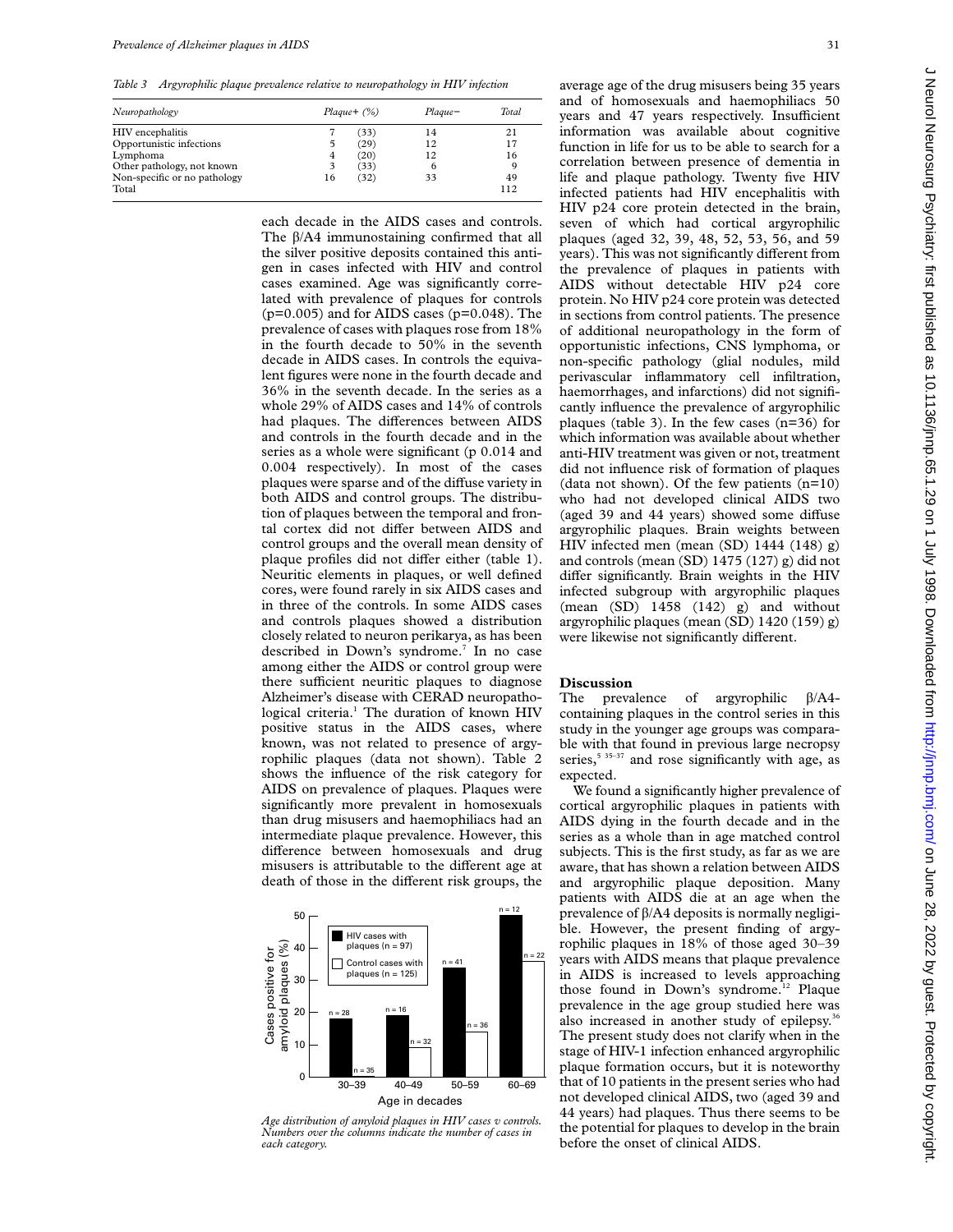The overwhelming majority of the plaques detected both in patients with AIDS and controls were diffuse and lacked any neuritic elements. The relation between diffuse and neuritic plaques is controversial. In support of the amyloid cascade hypothesis of Alzheimer's disease are findings that only diffuse plaques are seen initially in young adult subjects with Down's syndrome who invariably develop the full pathological picture of Alzheimer's disease including many neuritic plaques, if they live long enough.<sup>12 38</sup> Elderly undemented subjects also may have many di Vuse plaques with few or no neuritic plaques in their brains, <sup>5</sup> and subjects with Alzheimer's disease may have only diffuse plaques in certain regions of the brain such as the striatum and cerebellum.<sup>39</sup> Thus diffuse plaques without neuritic plaques are commonplace whereas neuritic plaques in the absence of diffuse plaques do not occur. This finding is consistent with diffuse plaques developing into neuritic ones but other interpretations are also possible. Wisniewski *et al* .<br>has argued for a different source of the amyloid that forms neuritic plaques from that which forms diffuse ones.<sup>40</sup>

The clinical significance of our finding is uncertain. The extent of the Alzheimer's disease pathology that we found would not have been expected to give rise to symptoms of dementia on their own. However, some normally subclinical amounts of Alzheimer's disease pathology may contribute to clinical dementia if they are combined with other cerebral pathology such as vascular disease<sup>37</sup> or Lewy body disease.<sup>41</sup> So far the clinical studies of dementia in AIDS have suggested that, unlike Alzheimer's disease, the symptoms are indicative of a subcortical dementia.<sup>42 43</sup>

Our findings may have significance for an understanding of the pathogenesis of Alzheimer's disease. They support the view that brain infection or cytokine production may influence the course of the early stages of the putative pathogenetic process postulated by the amyloid hypothesis of Alzheimer's disease. Increased cytokine production in the brain in AIDS has been well described,<sup>34</sup> including increased production of 1L-1 which is known to upregulate production of  $\beta$ /A4 amyloid protein in vitro.<sup>29–32</sup> Furthermore, increased expression of amyloid precursor protein in neurons in AIDS has been documented.44 In a transgenic mouse model of HIV neurodegeneration induced by gp120, expression of human APP751 in neurons significantly reduced the extent of neuron loss, synaptic degeneration, and gliosis suggesting that amyloid precursor protein expression has a protective effect in the presence of damage to the nervous system related to HIV.<sup>45</sup> Other virus infections have occasionally been noted anecdotally to be associated with formation of argyrophilic plaques, but no systematic study of such associations has been undertaken. Latent herpes simplex virus infection of the brain has been circumstantially linked to Alzheimer's disease,<sup>46</sup> and a recent study implicated an interaction with apolipoprotein E (ApoE) genotype in such a linkage. $47$  It remains for further studies to investigate what addi-

tional factors, other than age—such as ApoE genotype—among those infected with HIV, may predispose to the apparently precocious deposition of â/A4 amyloid deposits in some cases of AIDS.

We thank the MRC AIDS brain banks in London (Professor P Lantos), and Edinburgh (Dr J Bell), Professor F Scaravilli (Institute of Neurology, London), and the Corsellis Collection (Runwell, Essex) for material used in this study. We also thank Mrs J Henderson and Ms J Keeble for typing the manuscript. This work was supported by grants from the UK Medical Research Council and the Wellcome Trust.

- 1 Mirra SS, Heyman A, McKeel D, *et al*. The consortium to establish a registry for Alzheimer's disease (CERAD), Part II: standardisation of the neuropathologic assessment of
- Alzheimer's disease. *Neurology* 1991;**41**:479–86. 2 Glenner GG, Wong CW. Alzheimer's disease: initial report of the purification and characterisation of a novel cerebrovascular amyloid protein. *Biochem Biophys Res Commun* 1984;**120**:885–90.
- 3 Kang J, Lemaine H-G, Unterbeck A, *et al*. The precursor of Alzheimer's disease amyloid A4 protein resembles a cell-surface receptor. *Nature* 1987;**325**:733–6.
- 4 Tomlinson BE. Ageing and the dementias. In: Adams JH, Duchen LW, eds. *Greenfield's neuropathology 5th ed* . London: Arnold, 1992:1284–410. 5 Davies L, Wolska B, Hilbich C, *et al*. A4 amyloid protein
- deposition and the diagnosis of Alzheimer's disease. *Neurology* 1988;**38**:1688–93.
- 6 Ogomori K, Kitamoto T, Tateishi J, *et al* . â Protein amyloid is widely distributed in the central nervous system of patients with Alzheimer's. *Am J Pathol* 1989;**134**:243–51.
- 7 Allsop D, Haga SI, Haga C, *et al*. Early senile plaques in Down's syndrome brains show a close relationship with cell bodies of neurons. *Neuropathol Appl Neurobiol* 1989;**15** : 531–42.
- 8 Lamy C, Duyckaerts C, Delaere P, *et al*. Comparison of seven staining methods for senile plaques and neurofibril-lary tangles in a prospective series of 15 elderly patients. *Neuropathol Appl Neurobiol* 1989;**15**:563–78.
- 9 Hardy J, Allsop D. Amyloid deposition as the central event in the aetiology of Alzheimer's disease. *Trends Pharmacol Sci* 1991;**12**:383–8.
- 10 Selkoe DJ, Alzheimer's disease: a central role for amyloid. *J Neuropathol Exp Neurol* 1994;**53**:438–47.
- 11 Braak H, Braak E. Pathological staging of Alzheimer-related changes. *Acta Neuropathol* 1991;**82**:239–59.
- 12 Mann DMA, Esiri MM. The pattern of acquisition of plaques and tangles in the brain of patients under 50 years of age with Down's syndrome. *J Neurol Sci* 1989;**89**:169– 79.
- 13 Ohm TG, Müller H, Braak H, *et al*. Close meshed prevalence rates of different stages as a tool to uncover the rate of Alzheimer's disease-related neurofibrillary changes. *Neuroscience* 1995;**64**:209–17.
- 14 Tomlinson BE. The ageing brain. In: Smith WT, Cavanagh JB, eds. *Recent advances in neuropathology.* Edinburgh: Churchill Livingstone, 1981:129–59.
- 15 Goate A, Chartier-Harlin, Mullan M. Segregation of a missense mutation in the amyloid precursor protein gene with familial Alzheimer's disease. *Nature* 1991;**349**:704–6.
- 16 Sherrington R, Rogaev EI, Liang Y, *et al*. Cloning of a gene bearing missense mutations in early-onset familial Alzheimer's disease. *Nature* 1995;**375**:754–60.
- 17 Rogaev EI, Sherrington R, Rogaeva EA, *et al*. Familial Alzheimer's disease in kindreds with missense mutation in a gene on chromosome 1 related to the Alzheimer's disease type 3 gene. *Nature* 1995;**376**:775–8.
- 18 Levy-Lahed E, Wasco W, Poorkaj P,*et al*. Candidate gene for the chromosome 1 familial Alzheimer's disease locus. *Science* 1995;**269**:973–7.
- 19 Saunders AM, Strittmatter WJ, Schmechel D, *et al*. Associ-ation of apolipoprotein E allele epsilon 4 with late-onset familial and sporadic Alzheimer's disease. *Neurology* 1993; **<sup>43</sup>**:1467–72.
- 20 Roses AD. Apolipoprotein E affects the rate of Alzheimer's disease expression. â Amyloid burden is a secondary consequence dependent on APOE genotype and duration
- of disease. *J Neuropathol Exp Neurol* 1994;**53**:429–37. 21 Mortimer JA, van Duijn CM, Chandra V, *et al*. Head injury as a risk factor for Alzheimer's disease: a collaborative re-analysis of case-control studies. *Int J Epidemiol* 1991;**20** (suppl 2): 528–35.
- 22 Mortimer JA, Pirozzolo FJ. Remote e Vects of head trauma *.*
- *Dev Neuropsychol* 1985;1:215–29.<br>23 Roberts GW, Allsop D, Bruton CJ. The occult aftermath of<br>boxing. 3 Neurol Neurosurg Psychiatry 1990;53:373–8.<br>24 Roberts GW, Gentleman SM, Lynch A, et al.  $\beta$ /A4 amyloid
- protein deposition in brain after head trauma. *Lancet* 1991; ii:1422–3.
- 25 Roberts GW, Gentleman SM, Lynch, *et al* . â amyloid protein deposition in the brain after severe head injury: implications for the pathogenesis of Alzheimer's disease. *J Neurol Neurosurg Psychiatry* 1994;**57**:419–25.
- 26 Mayeux R, Ottman R, Maestre G, et al. Synergistic effects of traumatic head injury and apolipoprotein-E4 in patients with Alzheimer's disease. *Neurology* 1995;**45**:555–7.